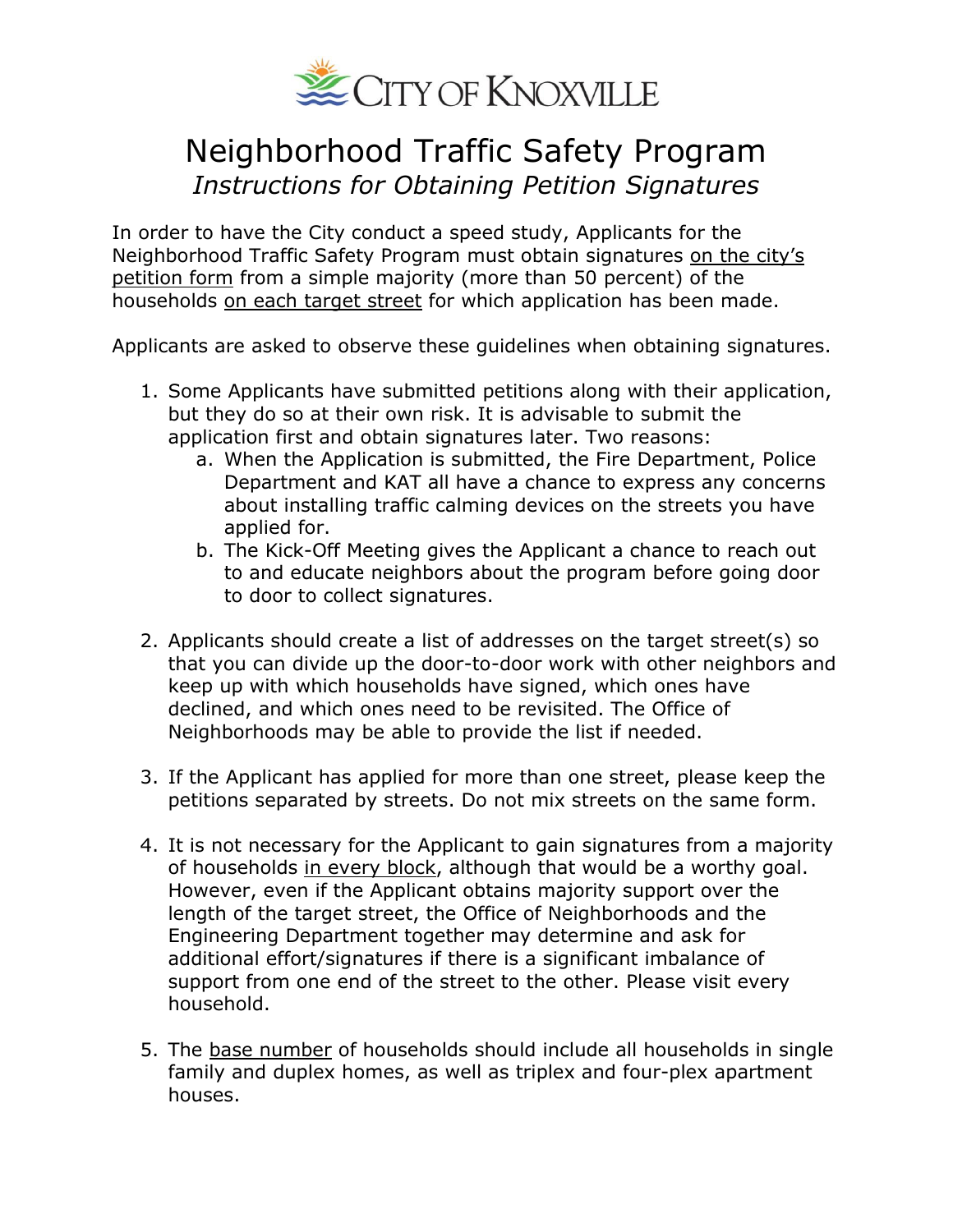- 6. Parcels with complexes above four units do not have to be counted in the base number of households, but Applicants are encouraged to reach out to and inform both the owner and residents of such developments.
- 7. Corner homes with a different street address should be included in the base if the home has a driveway on the subject street. Other corner homes may be included in the base at the discretion of the Applicant.
- 8. Vacant homes or apartments, at the time of the door to door campaign, do not have to be counted in the base.
- 9. Only one signature per household can be counted.
- 10. When petitions are submitted, applicants must include the "NTSP Petition Submittal Form" and the list of addresses, indicating the house numbers of the households that signed the petition, which ones declined to sign, and which ones could not be reached.
- 11. The purpose of this form is to help the Applicant determine if you have met the "simple majority" threshold and to help the Office of Neighborhoods verify your petition signatures more quickly.
- 12. If you are having difficulty filling out this form or meeting the requirements, please contact the Office of Neighborhoods at 215-3232. We are here to help.